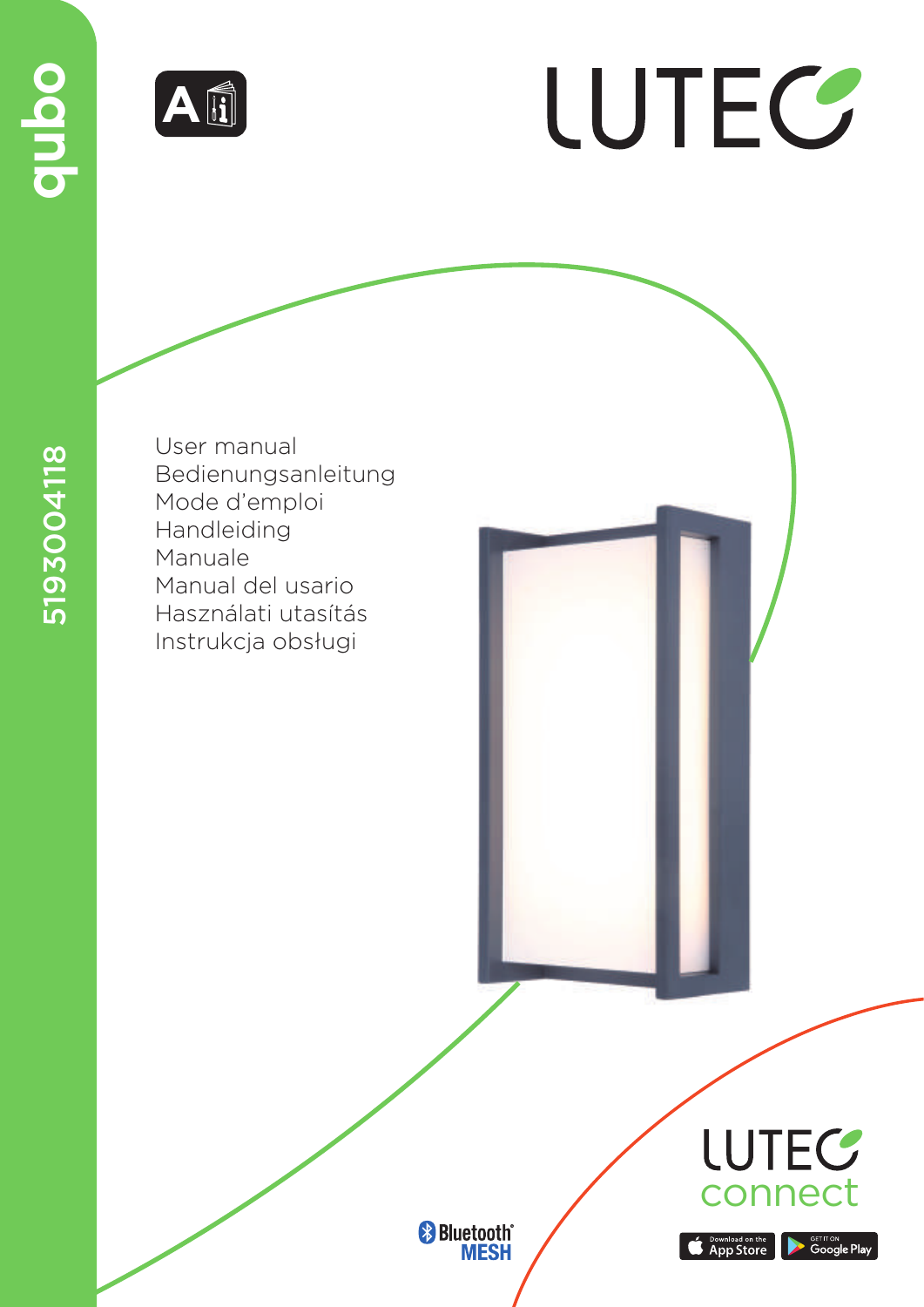



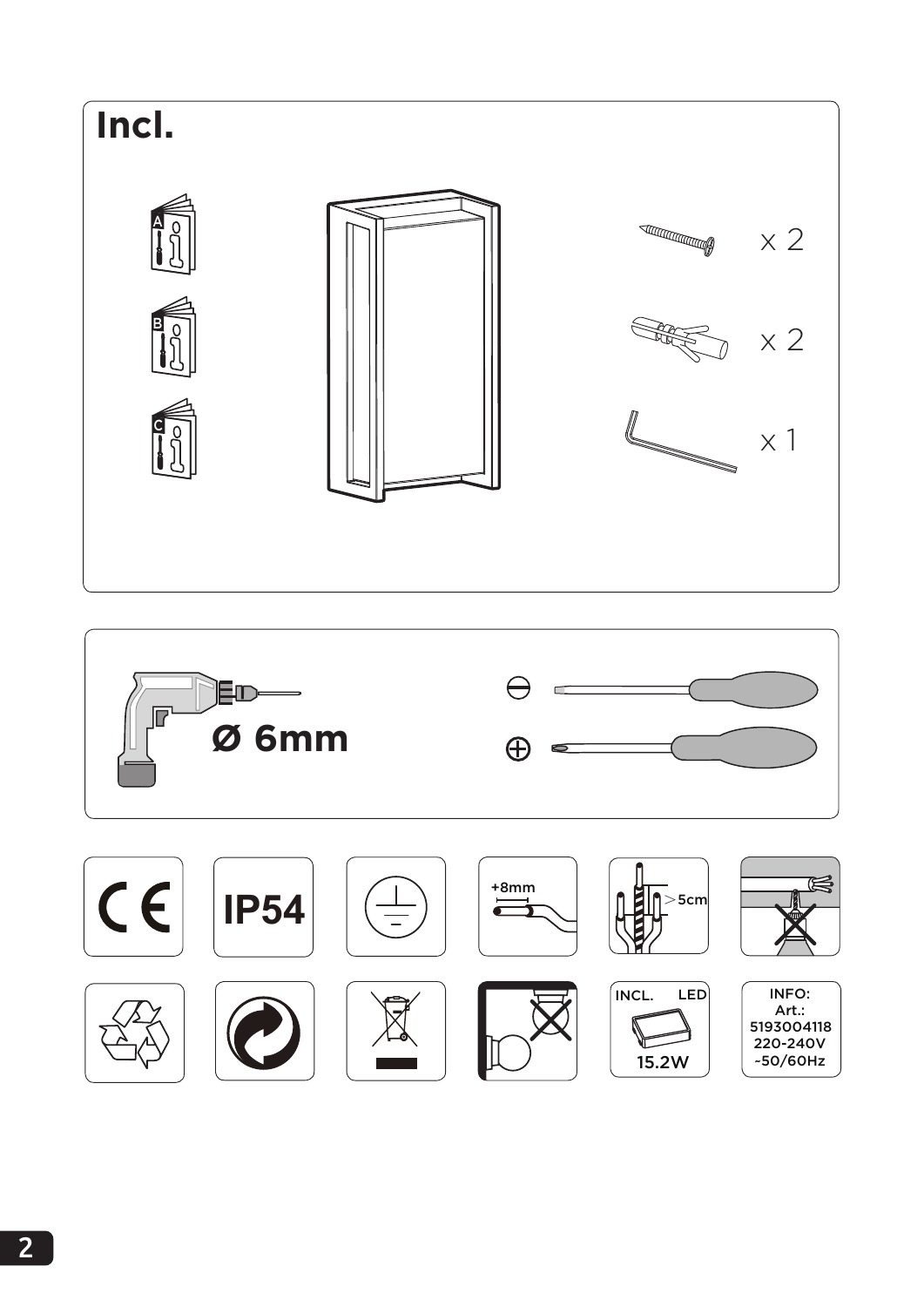**Installation**





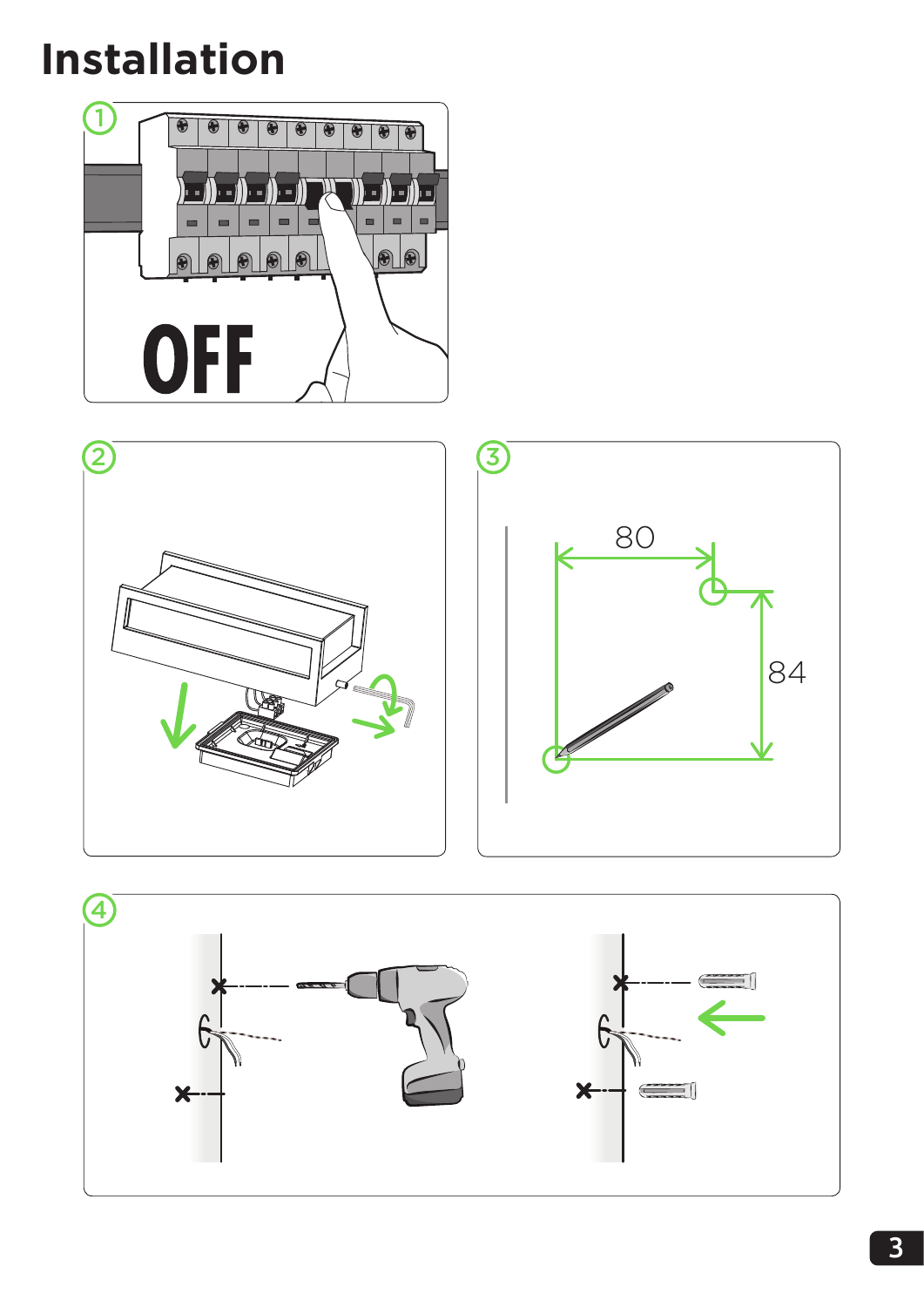

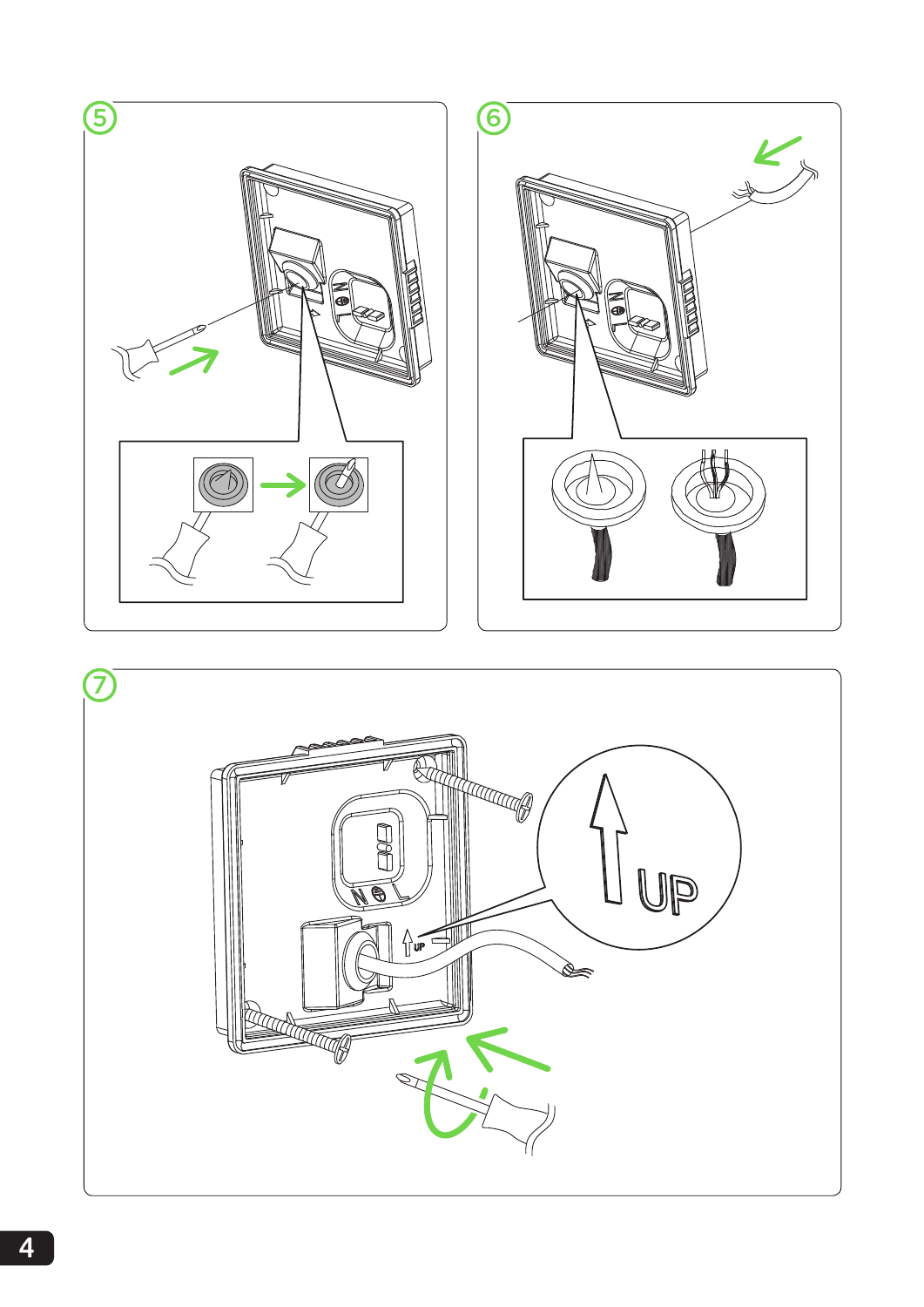

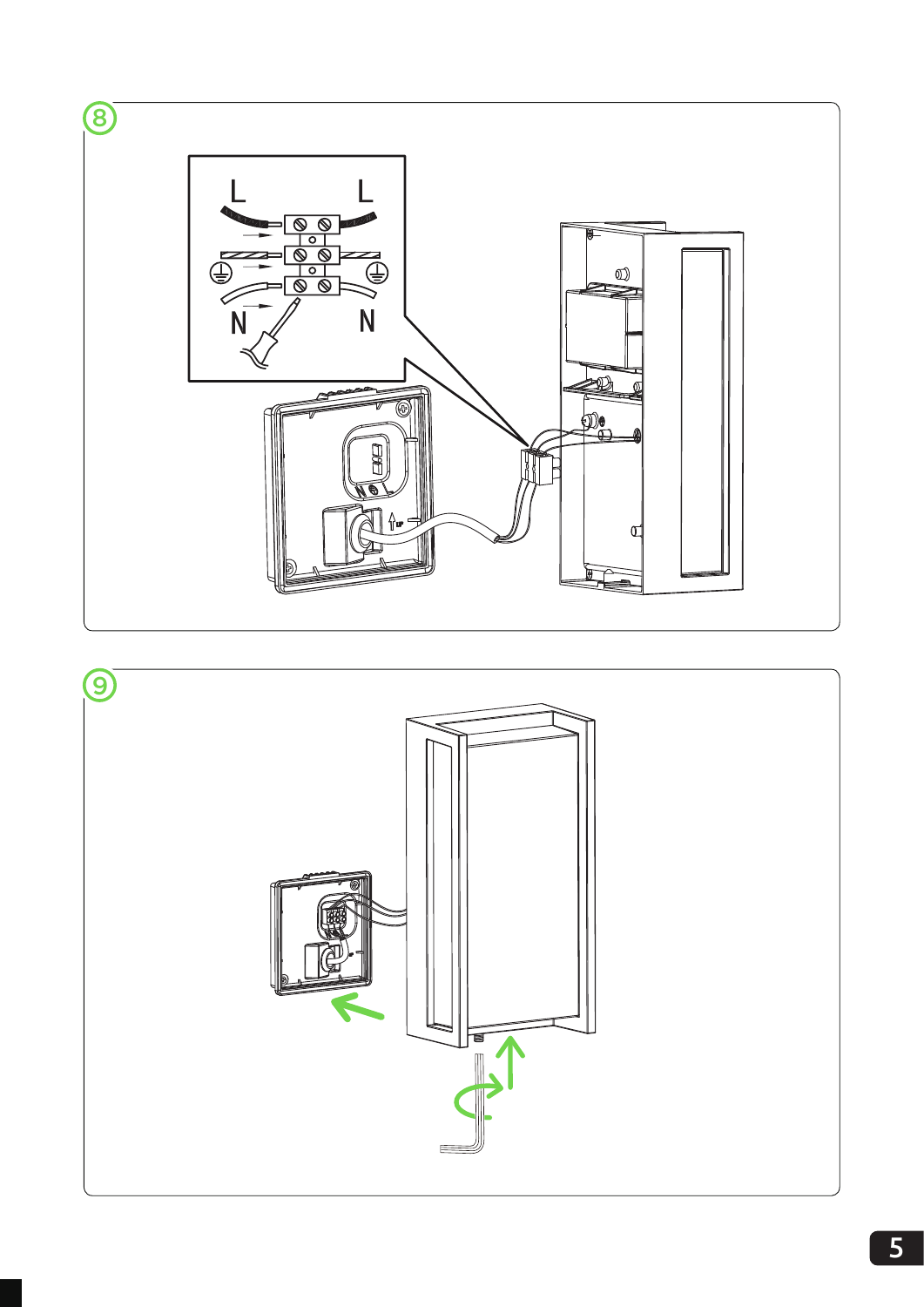### Download the free APP



Download the free APP. Kostenlose App herunterladen. Télécharger l'APP gratuitement. Download de gratis APP. Scarica l'APP gratuita. Descargue la APP gratuita. Töltse le az ingyenes alkalmazást. Pobierz bezpłatną aplikację APP.

### Sign up & log in

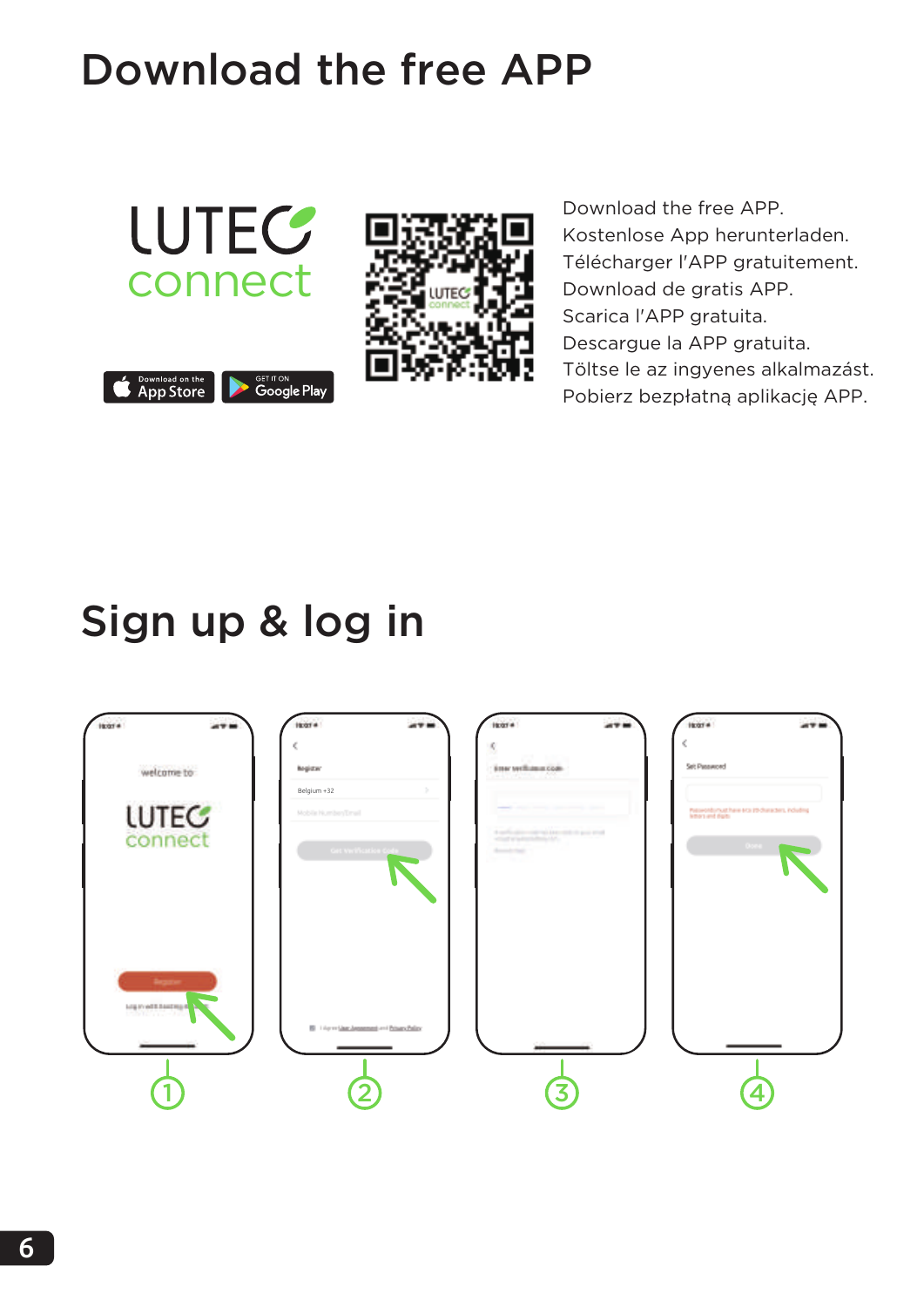### Set-up



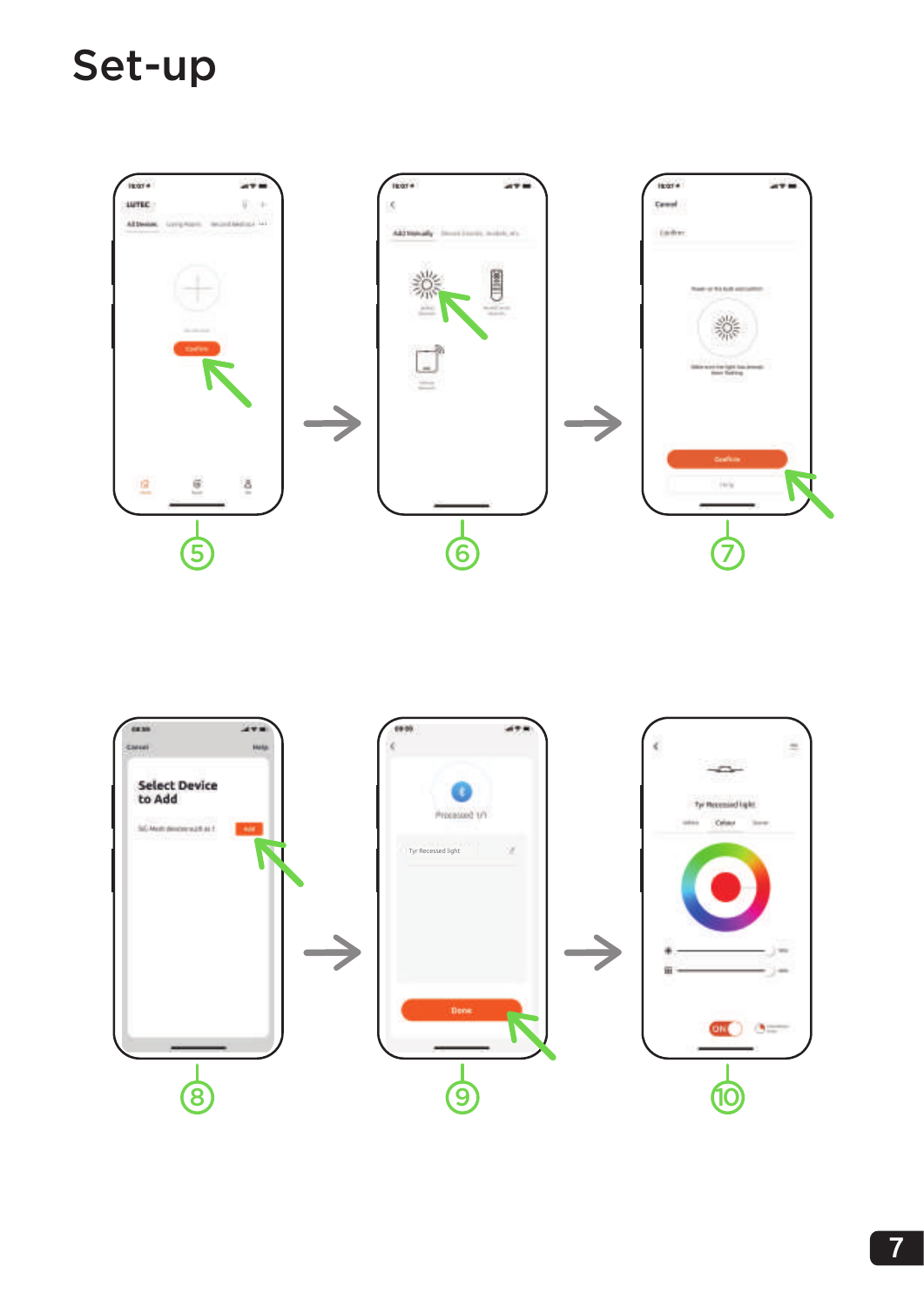|  |  | 1 - Register / 2 - Get Verification Code / 3 - Enter Verification Code |  |  |  |  |
|--|--|------------------------------------------------------------------------|--|--|--|--|
|--|--|------------------------------------------------------------------------|--|--|--|--|

- 4 Set Password / 5 Enter device category / 6 Select device category
- 7 Bluetooth search and add device / 8 Select device to add
- 9 Confirm selection / 10 Ready for use

1 - Registrieren / 2 - Verifizierungscode erhalten / 3 - Verifizierungscode eingeben 4 - Passwort festlegen / 5 - Gerät hinzufügen / 6 - Gerätekategorie auswählen 7 - Bluetooth-Suche starten und kompatible Gerät finden 8 - Gerät zum Hinzufügen auswählen / 9 - Auswahl bestätigen / 10 - Bereit zur Nutzung! 1 - Enregistrement / 2 - Obtenir le code de vérification / 3 - Entrez le code de vérification 4 - Définir le mot de passe / 5 - Entrez la catégorie de l'appareil / 6 - Sélectionnez une catégorie d'appareil / 7 - Recherche et ajout d'un appareil Bluetooth / 8 - Sélectionnez l'appareil à ajouter / 9 - Confirmation de la sélection / 10 - Prêt à l'emploi 1 - Registreren / 2 - Verificatiecode ontvangen / 3 - Verificatiecode invoeren 4 - Wachtwoord instellen / 5 - Voer de apparaatcategorie in / 6 - Selecteer de apparaatcategorie / 7 - Bluetooth zoeken en apparaat toevoegen / 8 - Selecteer het toe te voegen apparaat / 9 - Bevestig selectie / 10 - Klaar voor gebruik 1 - Registrati / 2 - Ottenere il codice di verifica / 3 - Inserire il codice di verifica 4 - Impostare la password / 5 - Inserire la categoria del dispositivo / 6 - Selezionare la categoria dell'apparecchio/ 7 - Ricerca Bluetooth Aggiungi dispositivo / 8 - Selezionare il dispositivo da aggiungere / 9 - Confermare la selezione / 10 - Pronto per l'uso 1 - Registro / 2 - Obtener el código de verificación / 3 - Introducir el código de verificación / 4 - Impostare la password / 5 - Introduzca la categoría del dispositivo 6 - Seleccione la categoría del dispositivo / 7 - Buscar y añadir un dispositivo Bluetooth 8 - Seleccione el dispositivo a añadir / 9 - Confirmar la selección / 10 - Listo para su uso 1 - Regisztráció / 2 - Ellenőrző kód letöltése / 3 - Írja be az ellenőrző kódot 4 - Impostare la password / 5 - Adja meg az eszköz kategóriáját / 6 - Válassza ki az eszköz kategóriáját / 7 - Buscar y añadir un dispositivo Bluetooth / 8 - Válassza ki a hozzáadni kívánt eszközt / 9 - A kiválasztás megerősítése / 10 - Használatra kész 1 - Zarejestruj się / 2 - Uzyskaj kod weryfikacyjny / 3 - Wprowadź kod weryfikacyjny 4 - Ustaw hasło/ 5 - Wprowadź kategorię urządzenia / 6 - Wybierz kategorię urządzenia DE<sup>1</sup> FR NL ES PL

7 - Buscar y añadir un dispositivo Bluetooth / 8 - Válassza ki a hozzáadni kívánt eszközt

9 - Potwierdzenie wyboru / 10 - Gotowy do użycia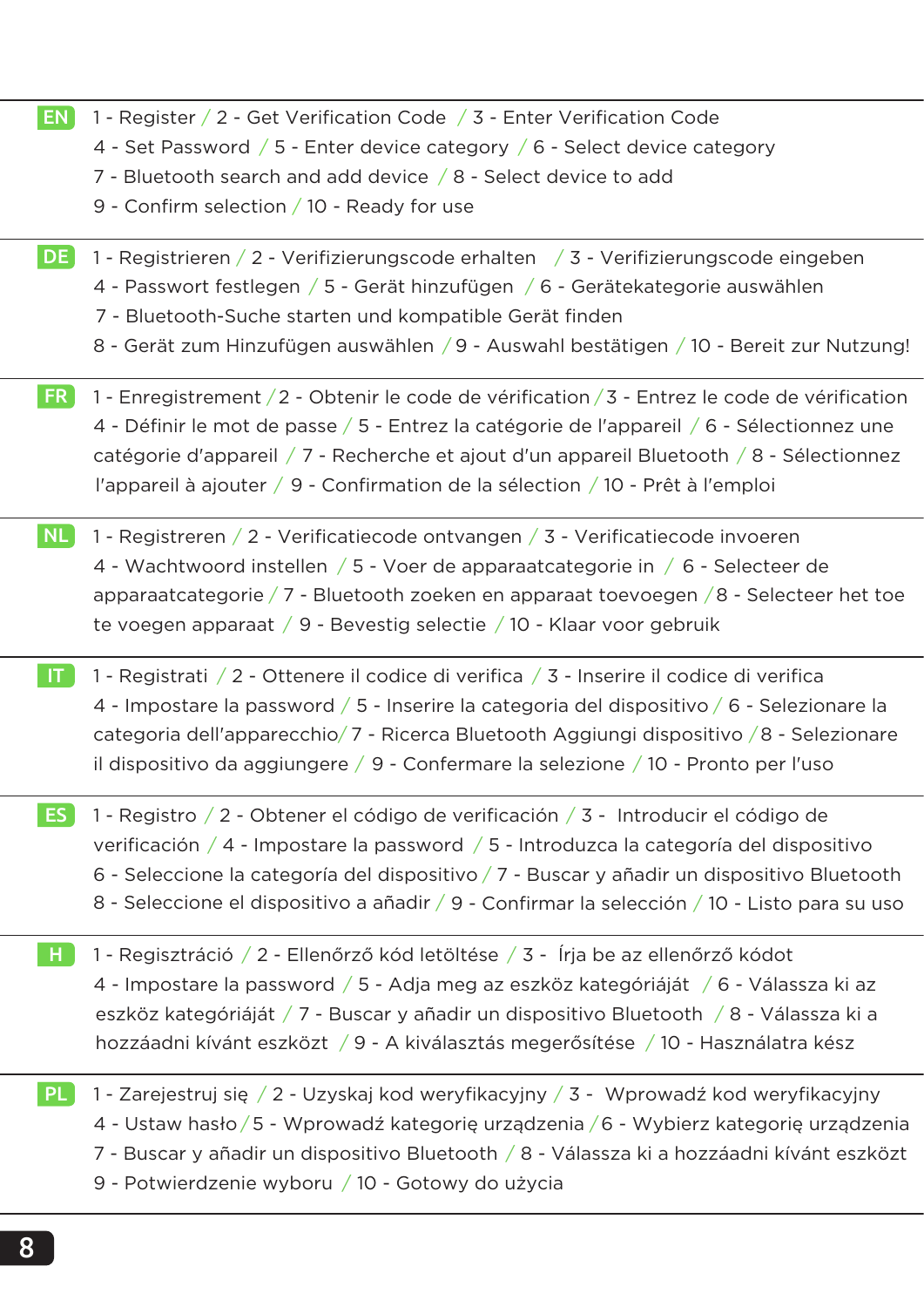### Smart Settings & Smartspeaker



With additional voice control Gateway - Sold separately





Please first connect with Access Box. Bitte zuerst mit "Access Box" verbinden. Veuillez d'abord vous connecter avec Access Box. Gelieve eerst de Access Box aan te sluiten. Si prega di collegarsi prima con Access Box. Por favor, primero conéctese con la Caja de Acceso. Kérjük, először csatlakozzon az Access Box-hoz. Proszę najpierw połączyć się z Access Boxem.

### Personal Settings & Support



Personal Settings & Support Persönliche Einstellungen & Support Paramètres personnels et assistance Persoonlijke instellingen & ondersteuning Impostazioni personali e supporto Configuración personal y asistencia Személyes beállítások és támogatás Ustawienia osobiste i pomoc techniczna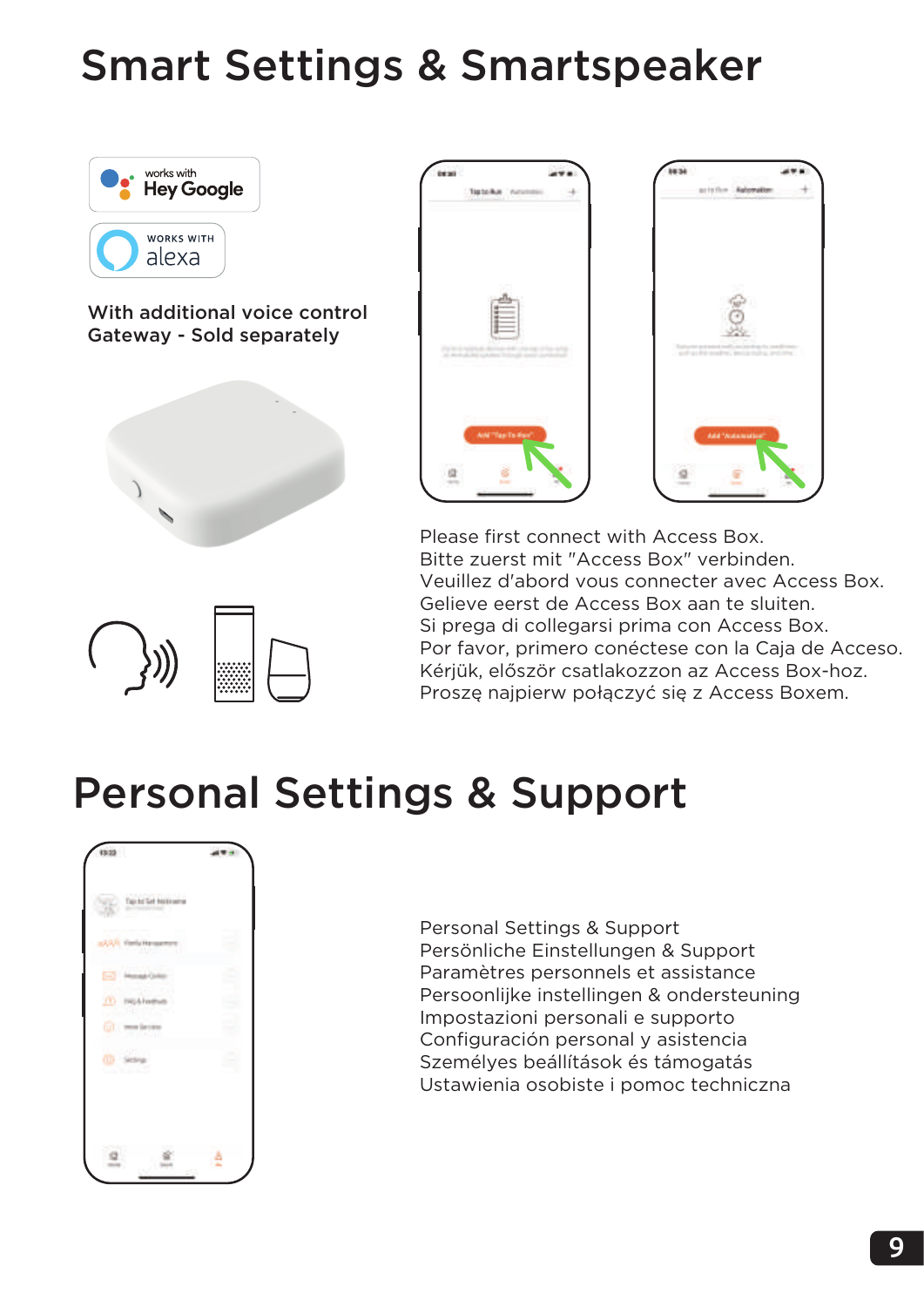

#### Bluetooth mesh technology Easy Connection

- EN Bluetooth® technology, the global standard for simple, secure wireless connectivity, now supports mesh networking. The new mesh capability enables many-to-many device communications and is optimized for creating mid to large-scale device networks. Bluetooth mesh allows you to solve more complex range and distance problems.
- DE Die Bluetooth®-Technologie, der weltweite Standard für einfache und sichere drahtlose Verbindungen, unterstützt jetzt Mesh-Netzwerke. Die neue Mesh-Funktion ermöglicht eine Many-to-Many-Geräte-Kommunikation und ist für mittelgroße bis große Netzwerke optimiert. Mit Bluetooth®-Mesh können Sie auf komplexe, großflächige Netzwerke mit enormer Reichweite aufbauen.
- FR La technologie Bluetooth®, la norme mondiale pour une connectivité sans fil simple et sûre, prend désormais en charge les réseaux maillés. La nouvelle capacité de maillage permet la communication entre de nombreux appareils et optimise la création de réseaux d'appareils à moyenne et grande échelle.
	- Le maillage Bluetooth vous permet de résoudre des problèmes de portée et de distance plus complexes.
- NL Bluetooth®-technologie, de wereldwijde standaard voor eenvoudige, veilige draadloze verbindingen, ondersteunt nu mesh networking. De nieuwe mesh mogelijkheid maakt het mogelijk om many-to-many apparaatcommunicatie te maken en is geoptimaliseerd voor het creëren van middelgrote tot grote apparatennetwerken. Bluetooth-netwerk stelt u in staat om complexere problemen met betrekking tot het bereik en de afstand op te lossen.
- IT La tecnologia Bluetooth®, lo standard globale per una connettività wireless semplice e sicura, ora supporta la rete mesh. La nuova capacità mesh consente la comunicazione tra numerosi dispositivi ed è ottimizzata per la creazione di reti di dispositivi su media e grande scala. La mesh Bluetooth consente di risolvere problemi di portata e distanza più complessi.
- ES La tecnología Bluetooth®, el estándar mundial para una conectividad inalámbrica simple y segura, ahora es compatible con las redes de Mesh. La nueva capacidad de Mesh permite comunicaciones de muchos a muchos dispositivos y está optimizada para crear redes de dispositivos de mediana a gran escala.

Bluetooth Mesh permite resolver problemas más complejos de alcance y distancia.

H A Bluetooth® technológia, az egyszerű, biztonságos vezeték nélküli kapcsolat globális szabványa, mostantól támogatja a MESH hálózatot. Az új háló képesség sok-sok eszköz közötti kommunikációt tesz lehetővé, és alkalmas közepes és nagy méretű eszközhálózatok létrehozására.

A Bluetooth háló lehetővé teszi a bonyolultabb hatótávolsággal és távolsággal kapcsolatos problémák megoldását.

PL Technologia Bluetooth®, światowy standard prostej, bezpiecznej łączności bezprzewodowej obsługuje teraz sieć mesh. Nowa funkcja mesh umożliwia komunikację pomiędzy wieloma urządzeniami i jest zoptymalizowana do tworzenia sieci średnich i dużych urządzeń. Technologia Bluetooth mesh pozwala na rozwiązywanie bardziej złożonych problemów związanych z zasięgiem i odległością.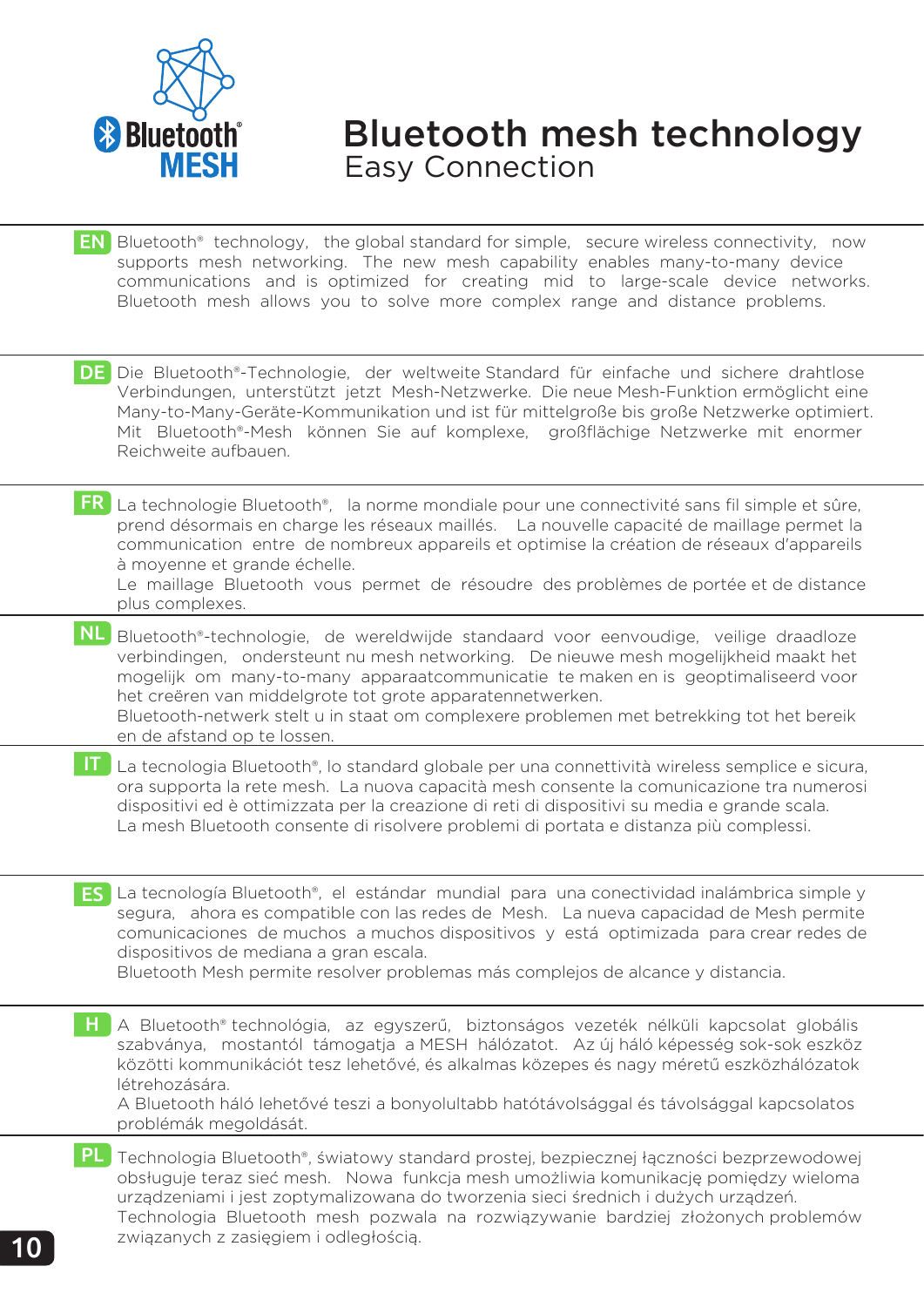### Remote control

Fernbedienung / Télécommande / Afstandsbediening / Telecomando Mando a distancia / Távirányító / Pilot zdalnego sterowania



The ultimate accessory for quick and easy control of your lights.

#### **Sold separately**

Das ultimative Zubehör für die schnelle und einfache Steuerung Ihrer Beleuchtung.

#### **Separat erhältlich**

L'accessoire ultime pour un contrôle rapide et facile de vos lumières. **Vendu séparément**

Het ultieme accessoire voor een snelle en eenvoudige bediening van uw verlichting. L'accessorio definitivo per un controllo facile e veloce delle vostre luci.

#### **Venduto separatamente**

El último accesorio para el control rápido y fácil de sus luces.

#### **Se vende por separado**

A legfontosabb kiegészítő a lámpák gyors és könnyű irányításához.

#### **Külön kapható**

Doskonałe urządzenie do szybkiego i łatwego sterowania oświetleniem. **Sprzedawane oddzielnie**

#### **Apart verkrijgbaar**